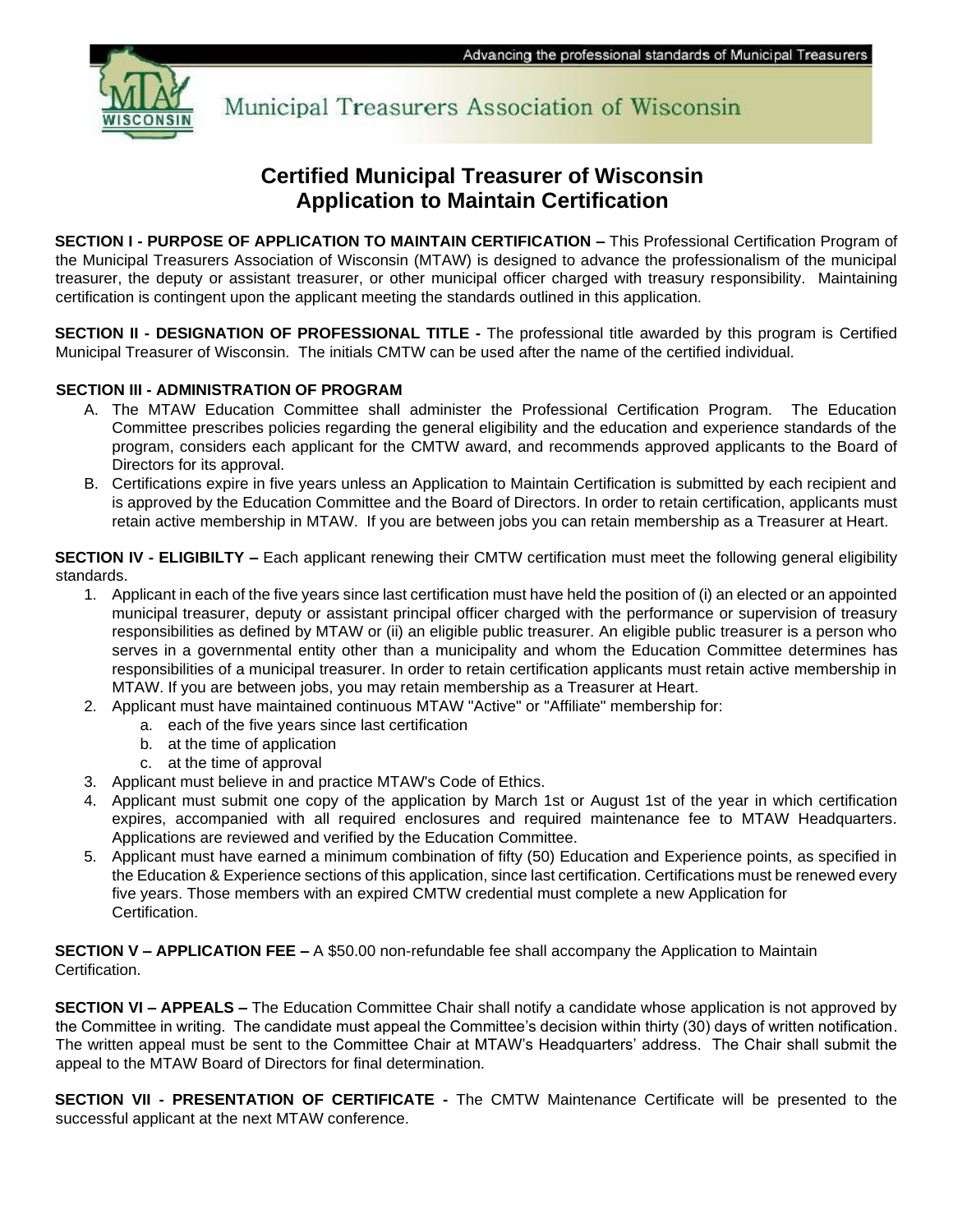## **CERTIFIED MUNICIPAL TREASURER OF WISCONSIN Application to Maintain Certification**

| Applicant<br>Title      | Membership years<br>Application fee |  |
|-------------------------|-------------------------------------|--|
| Address                 | General eligibility                 |  |
| City/State/Zip          | <b>Education points</b>             |  |
| Municipality            | Experience points                   |  |
| Phone                   | Total points                        |  |
| Email                   | Date of Initial Certification       |  |
| <b>Application Date</b> | Date of last Certification renewal  |  |

### **GENERAL ELIGIBILITY (review & check boxes)**

- □ I have held the position of appointed or elected municipal treasurer, deputy or assistant principal officer charged with the performance or supervision of treasury responsibilities as defined by MTAW or an eligible public treasurer for each of the five years since last certification.
- $\square$  I have been an "Active" or "Affiliate" member of MTAW for each of the five years since last certification, at the time of application and at the time of approval.
- □ I believe and practice the Code of Ethics of the MTAW.
- $\Box$  I have completed the typewritten application and forward it with all the required enclosures and the required fee of \$50 to MTAW headquarters. Applications are reviewed and verified by the Certification Committee and by the Board of Directors at the fall and spring board meetings.
- $\square$  I have earned a minimum of 50 Education and Experience Points and understand the CMTW certification must be renewed every five years.
- $\Box$  I grant permission to MTAW to verify accuracy of statements and enclosures.

|             |                                                                                                        |                                                                               | Date: ____________                 |  |
|-------------|--------------------------------------------------------------------------------------------------------|-------------------------------------------------------------------------------|------------------------------------|--|
|             |                                                                                                        | I request MTAW to send news releases of my certification to local newspapers. |                                    |  |
|             |                                                                                                        |                                                                               |                                    |  |
|             |                                                                                                        |                                                                               |                                    |  |
|             |                                                                                                        |                                                                               |                                    |  |
|             |                                                                                                        | I request MTAW notify my mayor or city manager of my certification.           |                                    |  |
|             |                                                                                                        |                                                                               |                                    |  |
|             |                                                                                                        |                                                                               |                                    |  |
|             |                                                                                                        |                                                                               |                                    |  |
|             |                                                                                                        | <b>EDUCATION</b>                                                              |                                    |  |
|             | A maximum of 40 points toward certification may be earned from the following Education Standards. List | total points for each standard.                                               |                                    |  |
|             | Attendance at a MTAW One-Day Treasurers Workshop.                                                      |                                                                               | 5 points<br>Earned: <b>Example</b> |  |
| List below: |                                                                                                        |                                                                               |                                    |  |
| Date        | Held at (city, location)                                                                               |                                                                               |                                    |  |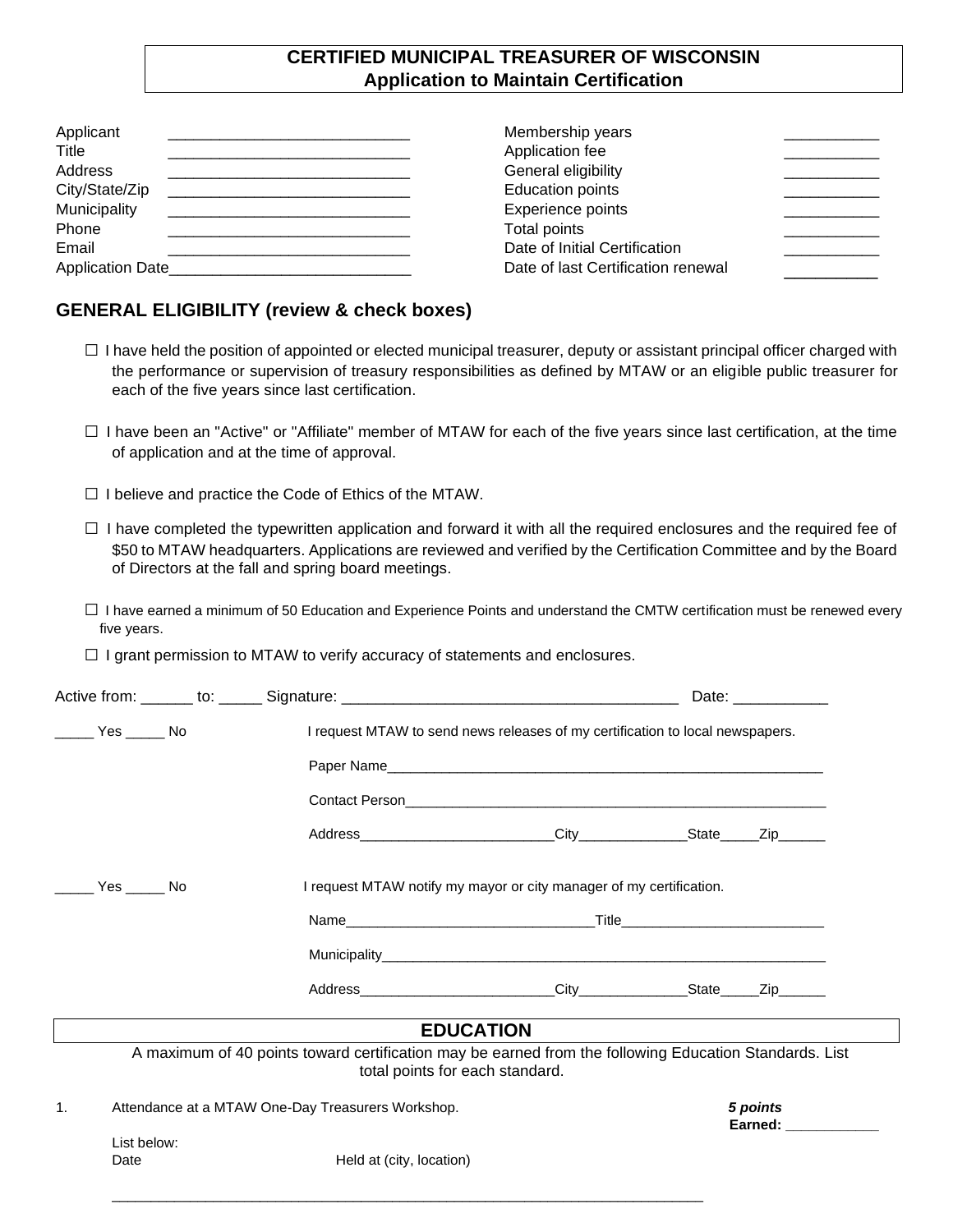| Attendance at an MTAW educational conference. Five points per conference |  |  |
|--------------------------------------------------------------------------|--|--|
|                                                                          |  |  |

| Date                                                                                                                                                                                                                                  | Held at (city, location)                                                 |                                  |
|---------------------------------------------------------------------------------------------------------------------------------------------------------------------------------------------------------------------------------------|--------------------------------------------------------------------------|----------------------------------|
| Attendance at a MTAW district meeting or advanced education sponsored by UW-GB,<br>which includes Master Academy, Administrators Academy and one-day training sessions.<br>Two points per 6-hour day.<br>Enclose proof marked "ED-3". | Max 10 points<br>Earned: ___________                                     |                                  |
| List below:<br>Date                                                                                                                                                                                                                   | Held at (city, location)<br>District number                              |                                  |
| Enclose proof marked "ED-4".                                                                                                                                                                                                          | Attendance at the UW-GB Institute one-year Treasurers Completion Course. | 30 points<br>Earned: ___________ |
| Attendance at the UW-GB Institute one-year Clerks Completion Course.<br>Enclose proof marked "ED-5".                                                                                                                                  | 10 points<br>Earned: ___________                                         |                                  |
| Attendance at either WMCA, WGFOA, Towns Association, or League of Wisconsin Municipalities<br>educational conferences. Two points per conference.<br>Enclose proof marked "ED-6".                                                     | Max. 20 points<br>Earned: _____________                                  |                                  |
| List below:<br>Date                                                                                                                                                                                                                   | Held at (city, location)                                                 |                                  |
|                                                                                                                                                                                                                                       |                                                                          |                                  |
|                                                                                                                                                                                                                                       |                                                                          |                                  |
|                                                                                                                                                                                                                                       |                                                                          |                                  |

\_\_\_\_\_\_\_\_\_\_\_\_\_\_\_\_\_\_\_\_\_\_\_\_\_\_\_\_\_\_\_\_\_\_\_\_\_\_\_\_\_\_\_\_\_\_\_\_\_\_\_\_\_\_\_\_\_\_\_\_\_\_\_\_\_\_\_\_\_\_\_\_\_\_\_\_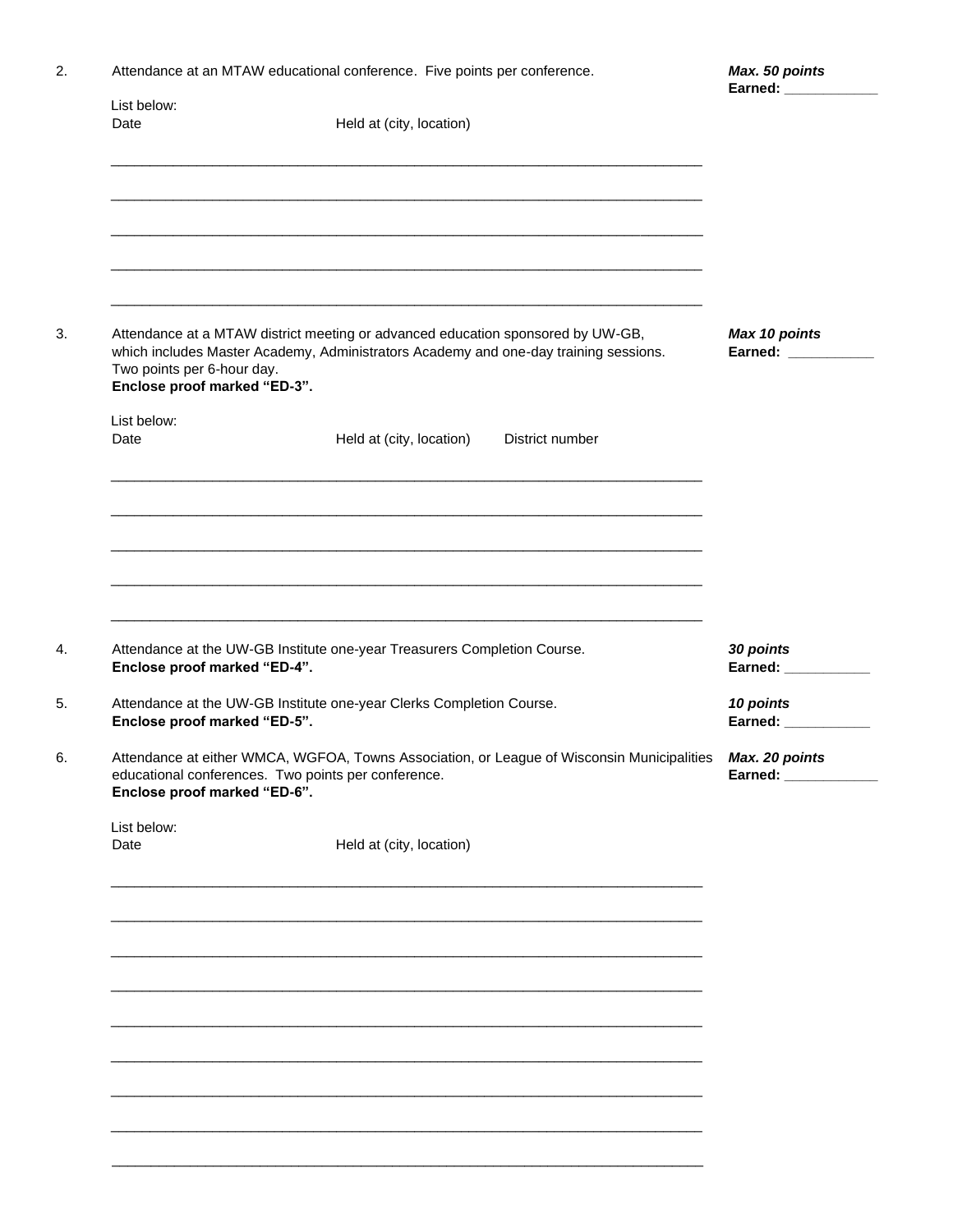| List below:                                                                                                |                          |                                                                                                |                                        |
|------------------------------------------------------------------------------------------------------------|--------------------------|------------------------------------------------------------------------------------------------|----------------------------------------|
| Date                                                                                                       | Held at (city, location) |                                                                                                |                                        |
|                                                                                                            |                          |                                                                                                |                                        |
| education courses related to treasury work. One point per 8-hour training.<br>Enclose proof marked "ED-8". |                          | Attendance at a training sponsored by a MTAW Municipal Service Provider or college continuing  | Max. 20 points<br>Earned: ____________ |
| List below:<br>Course date                                                                                 | Sponsored by             | Conducted by                                                                                   |                                        |
|                                                                                                            |                          |                                                                                                |                                        |
|                                                                                                            |                          |                                                                                                |                                        |
|                                                                                                            |                          |                                                                                                |                                        |
|                                                                                                            |                          |                                                                                                |                                        |
| Two points per credit.                                                                                     |                          | Completion with a grade C or better of college or university courses related to treasury work. | Max. 20 points<br>Earned: ___________  |
| Enclose proof marked "ED-9".<br>List below:<br>Course name/number                                          | College or University    | Grade Hours                                                                                    |                                        |
|                                                                                                            |                          |                                                                                                |                                        |
|                                                                                                            |                          |                                                                                                |                                        |
|                                                                                                            |                          |                                                                                                |                                        |
|                                                                                                            |                          |                                                                                                |                                        |

Max. 20 points

Attendance at APT-US&C annual conference. Five points per year.

 $7.$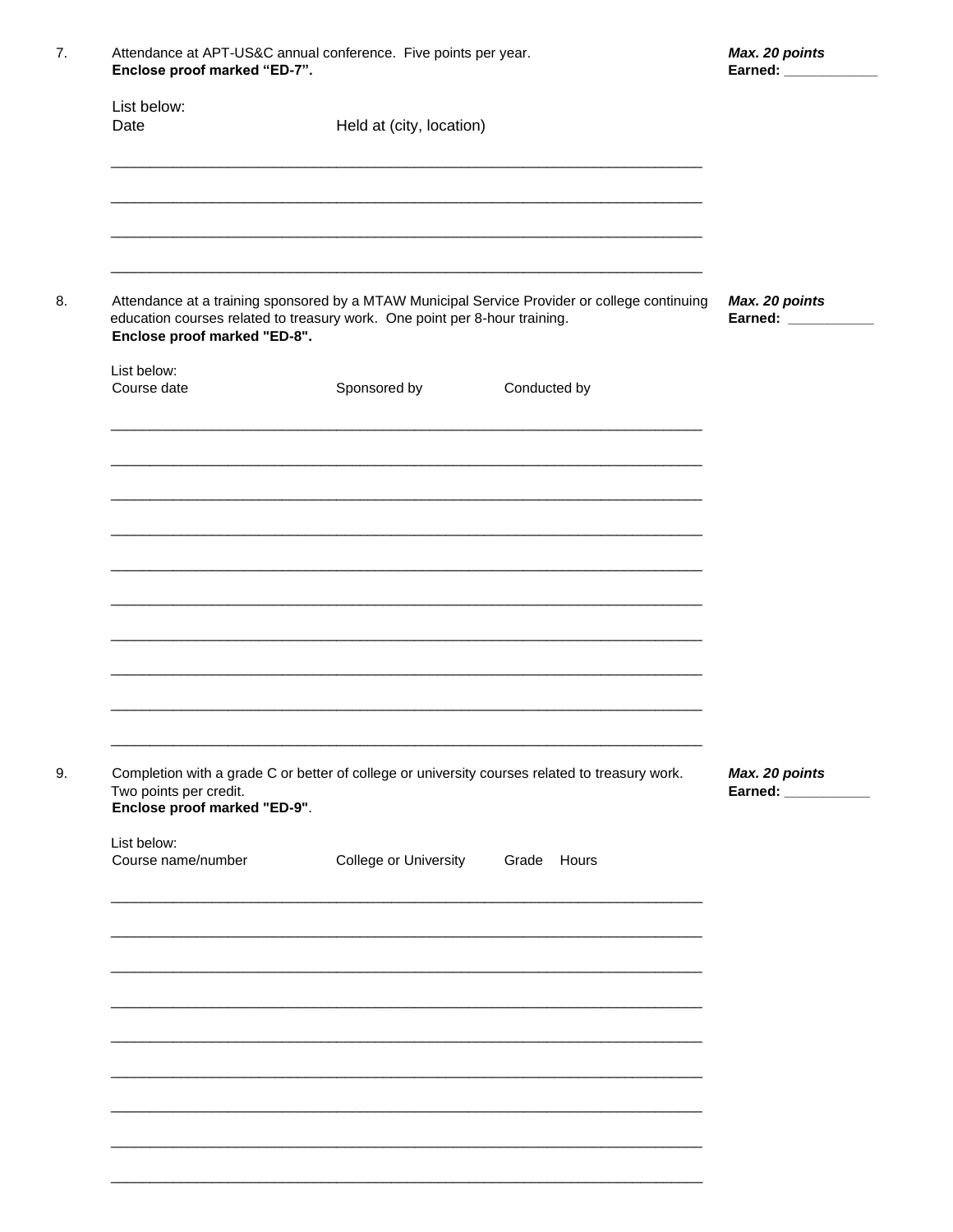| Completion of a state or regional course of higher education approved by the Education<br>Committee and by the Board of Directors and conducted by a fully accredited institution of<br>higher education. (UW Green Bay Treasurer's Institute)<br>Enclose proof marked "ED-10". |                                                                                                                                            |                                                                                                                                            | Max. 50 points<br>Earned: ___________ |
|---------------------------------------------------------------------------------------------------------------------------------------------------------------------------------------------------------------------------------------------------------------------------------|--------------------------------------------------------------------------------------------------------------------------------------------|--------------------------------------------------------------------------------------------------------------------------------------------|---------------------------------------|
| List below:<br>Course date                                                                                                                                                                                                                                                      | Sponsored by                                                                                                                               | Conducted                                                                                                                                  |                                       |
|                                                                                                                                                                                                                                                                                 |                                                                                                                                            | <b>TOTAL EDUCATION POINTS - MAX. 40</b>                                                                                                    |                                       |
|                                                                                                                                                                                                                                                                                 |                                                                                                                                            | <b>EXPERIENCE</b>                                                                                                                          |                                       |
|                                                                                                                                                                                                                                                                                 |                                                                                                                                            | A maximum of 40 points toward certification may be earned from the following Experience Standards. List<br>total points for each standard. |                                       |
| Enclose proof marked "EXP-1".                                                                                                                                                                                                                                                   | Experience as a municipal treasurer or financial officer. Five points per year.                                                            |                                                                                                                                            | Max. 25 points<br>Earned: ___________ |
| List below:<br>From $\_\_\_$ to $\_\_\_\_\_\$                                                                                                                                                                                                                                   | Municipality                                                                                                                               | Years                                                                                                                                      |                                       |
|                                                                                                                                                                                                                                                                                 |                                                                                                                                            |                                                                                                                                            |                                       |
|                                                                                                                                                                                                                                                                                 |                                                                                                                                            |                                                                                                                                            |                                       |
|                                                                                                                                                                                                                                                                                 |                                                                                                                                            |                                                                                                                                            |                                       |
|                                                                                                                                                                                                                                                                                 | Board Member for one term even if it is listed as less than one year.<br>Two points per year per committee or per term for Advisory Board. | Service as a MTAW or APT US&C committee for one year. Service as a UW-GB Institute Advisory                                                | Max. 10 points<br>Earned: __________  |
| List below:<br>Committee                                                                                                                                                                                                                                                        | Sponsoring Association                                                                                                                     | Years                                                                                                                                      |                                       |
|                                                                                                                                                                                                                                                                                 |                                                                                                                                            |                                                                                                                                            |                                       |
|                                                                                                                                                                                                                                                                                 |                                                                                                                                            |                                                                                                                                            |                                       |
|                                                                                                                                                                                                                                                                                 | Service as a MTAW committee chair or conference committee member.                                                                          |                                                                                                                                            | Max. 10 points                        |
| Five points per year per committee.<br>List below:                                                                                                                                                                                                                              |                                                                                                                                            |                                                                                                                                            | Earned: ___________                   |
| Committee                                                                                                                                                                                                                                                                       | Sponsoring Association                                                                                                                     | Years                                                                                                                                      |                                       |
|                                                                                                                                                                                                                                                                                 |                                                                                                                                            |                                                                                                                                            |                                       |
|                                                                                                                                                                                                                                                                                 |                                                                                                                                            |                                                                                                                                            |                                       |
|                                                                                                                                                                                                                                                                                 |                                                                                                                                            |                                                                                                                                            |                                       |
|                                                                                                                                                                                                                                                                                 |                                                                                                                                            |                                                                                                                                            |                                       |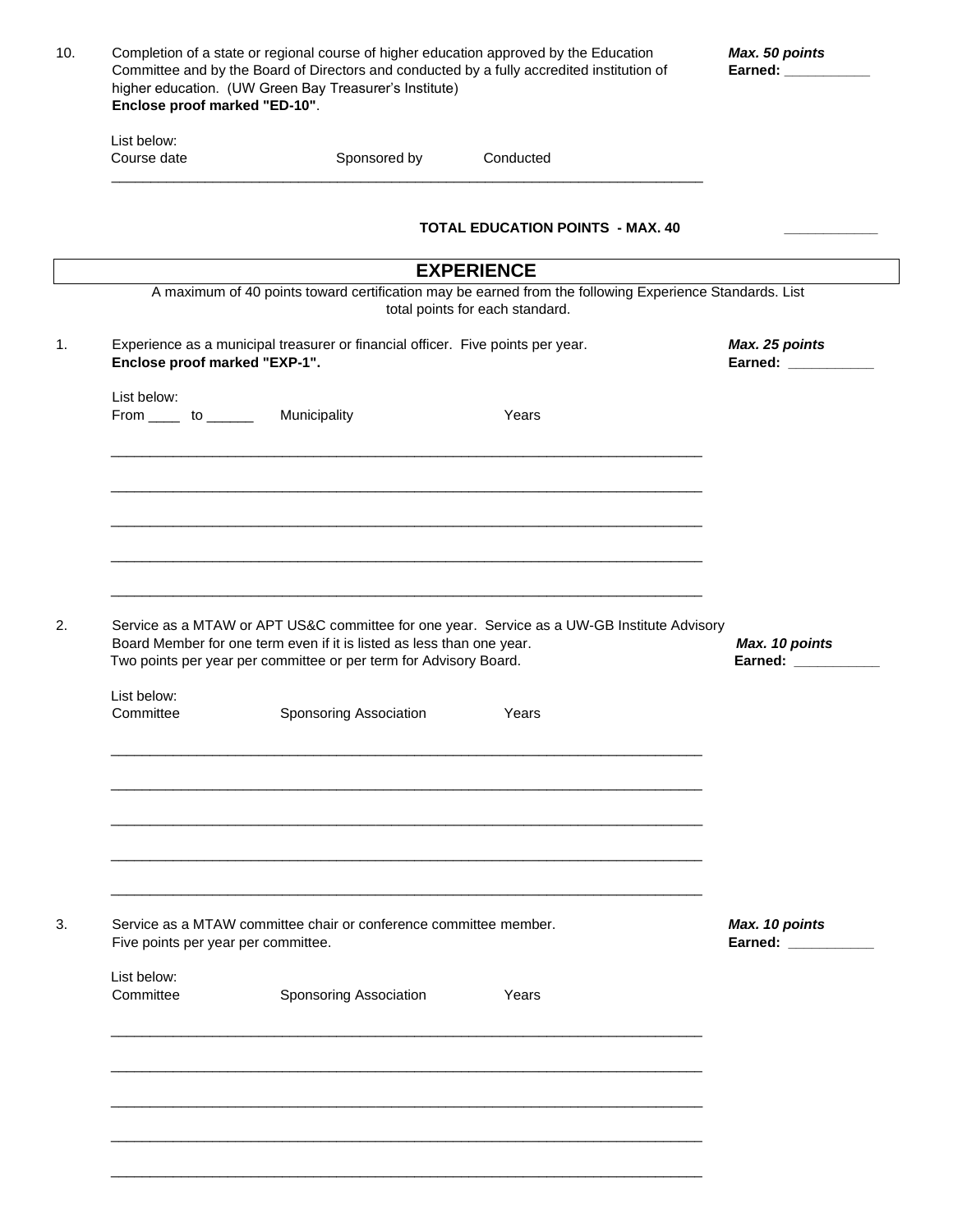| List below:<br>Position<br>List below:<br>Office<br>Receipt of the MTAW J.J. Krueger Award.<br>List below:<br>Date Received<br>List below:<br>Special Award | Sponsoring Association<br>Service as a MTAW or APT US&C officer. Five points per year.<br>Sponsoring Association<br>Conference Site (City)<br>Receipt of special awards presented by MTAW or APT US&C. Five points each.<br>This does not include any scholarships you may have received. | Years<br>Years<br><u> 1989 - Johann Stoff, amerikansk politiker (d. 1989)</u><br><u> 1989 - Johann Stoff, amerikansk politiker (d. 1989)</u>                                                                        | Max. 25 points<br>Earned: ___________<br>15 points<br>Earned: Earned: |
|-------------------------------------------------------------------------------------------------------------------------------------------------------------|-------------------------------------------------------------------------------------------------------------------------------------------------------------------------------------------------------------------------------------------------------------------------------------------|---------------------------------------------------------------------------------------------------------------------------------------------------------------------------------------------------------------------|-----------------------------------------------------------------------|
|                                                                                                                                                             |                                                                                                                                                                                                                                                                                           |                                                                                                                                                                                                                     |                                                                       |
|                                                                                                                                                             |                                                                                                                                                                                                                                                                                           |                                                                                                                                                                                                                     |                                                                       |
|                                                                                                                                                             |                                                                                                                                                                                                                                                                                           |                                                                                                                                                                                                                     |                                                                       |
|                                                                                                                                                             |                                                                                                                                                                                                                                                                                           |                                                                                                                                                                                                                     |                                                                       |
|                                                                                                                                                             |                                                                                                                                                                                                                                                                                           |                                                                                                                                                                                                                     | Max. 15 points<br>Earned: ___________                                 |
|                                                                                                                                                             | Sponsoring Association                                                                                                                                                                                                                                                                    | Date                                                                                                                                                                                                                |                                                                       |
| Dates of Instruction                                                                                                                                        | Instructor of a MTAW approved course. One point per hour of instruction.<br>Location (City, State)                                                                                                                                                                                        |                                                                                                                                                                                                                     | Max. 10 points<br>Earned: ____________                                |
|                                                                                                                                                             | Publication of a MTAW website technical article. Two points per article.                                                                                                                                                                                                                  | Article written by the member that is 750 - 1500 words and relevant to Municipal Treasurer duties Earned: ________<br>Provide proof from Multi-Media Committee of publication on MTAW Website. Must attach article. | Max. 10 points                                                        |
| Name of Article                                                                                                                                             | <b>Website Posting Date</b>                                                                                                                                                                                                                                                               |                                                                                                                                                                                                                     |                                                                       |

\_\_\_\_\_\_\_\_\_\_\_\_\_\_\_\_\_\_\_\_\_\_\_\_\_\_\_\_\_\_\_\_\_\_\_\_\_\_\_\_\_\_\_\_\_\_\_\_\_\_\_\_\_\_\_\_\_\_\_\_\_\_\_\_\_\_\_\_\_\_\_\_\_\_\_\_